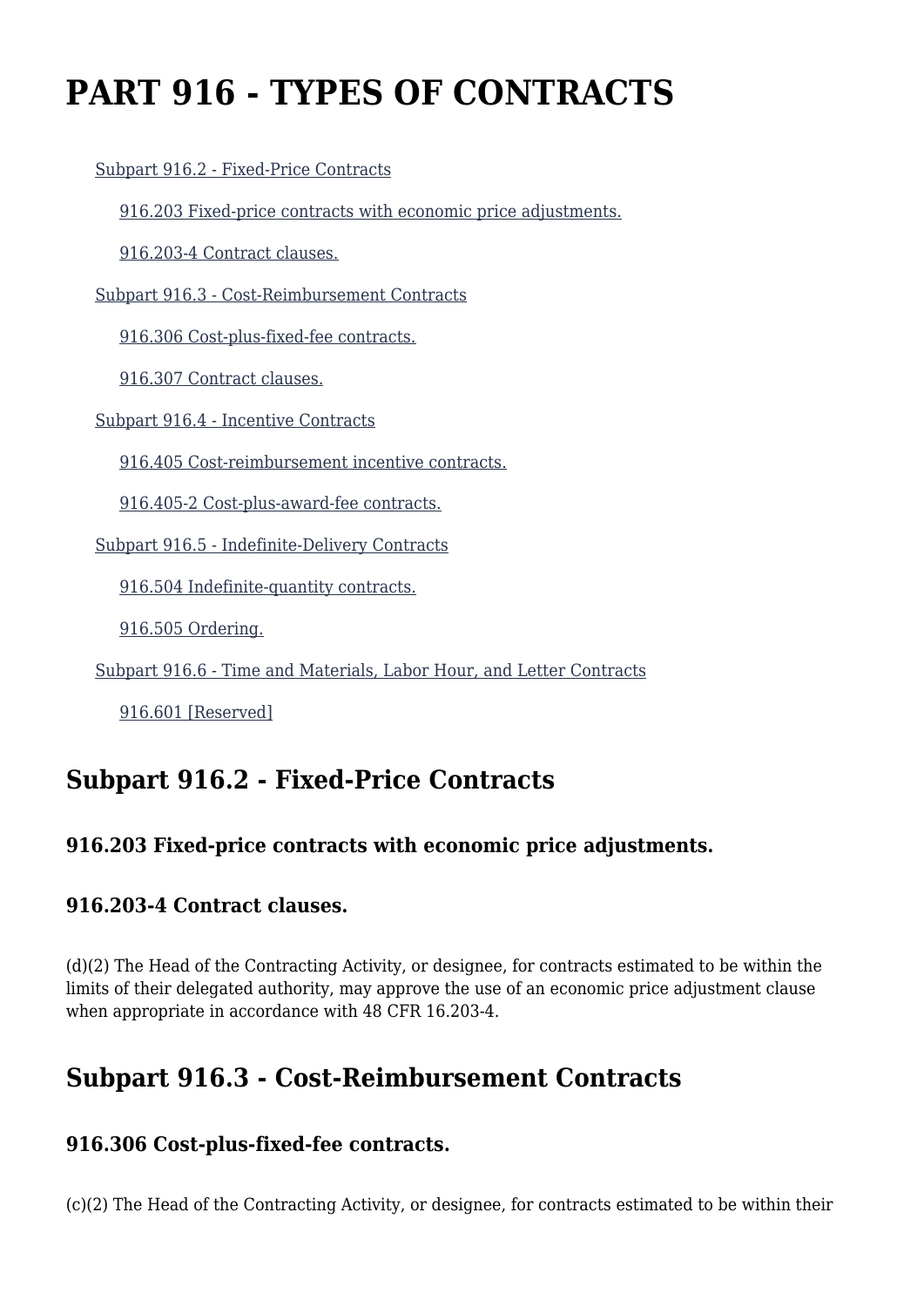delegated authority, may approve (sign) the determination and findings establishing the basis for application of the statutory price or fee limitations.

#### **916.307 Contract clauses.**

(a) When contracting with a commercial organization, modify paragraph (a) of the clause at 48 CFR 52.216-7 by adding the phrase "as supplemented by subpart 931.2 of the DEAR" after "FAR subpart 31.2."

(g) Insert the clause at 48 CFR 52.216-15, Predetermined Indirect Cost Rates, modified as specified in 952.216-15 in solicitations and contracts when a cost-reimbursement research and development contract with a State or local government is contemplated and predetermined indirect cost rates are to be used.

# **Subpart 916.4 - Incentive Contracts**

### **916.405 Cost-reimbursement incentive contracts.**

### **916.405-2 Cost-plus-award-fee contracts.**

(d) *Fee determination plans.* Award fee arrangements limited to technical performance considerations are prohibited because they may increase cost disproportionately to any benefits gained. Instead, the award fee arrangement shall include both technical performance (including scheduling as appropriate) and business management considerations tailored to the needs of the particular situation. In addition, in a situation where cost estimating reliability and other factors are such that the negotiation of a separate predetermined incentive sharing arrangement applicable to cost performance is determined both feasible and advantageous, cost incentives may be added. The resulting contract would then be identified as a cost-plus-incentive-fee/award-fee combination type. The goals and evaluation criteria should be results-oriented. The award fee should be concentrated on the end product of the contract, that is, output, be it hardware, research and development, demonstration or services, together with business management considerations. However, input criteria such as equal employment opportunity, small business programs, functional management areas, such as safety, security, etc., should not be disregarded and may be appropriate criteria upon which to base some part of the award fee. Specific goals or objectives shall be established in relation to each performance evaluation criterion against which contractor performance is measured.

# **Subpart 916.5 - Indefinite-Delivery Contracts**

### **916.504 Indefinite-quantity contracts.**

(c) The contracting officer shall establish minimum ordering guarantees with each awardee for all indefinite-quantity, multiple award contracts to ensure that adequate consideration exists to contractually bind each awardee to participate in the ordering process throughout the term of the multiple award contract. Minimum ordering guarantees should be equal among all awardees, and